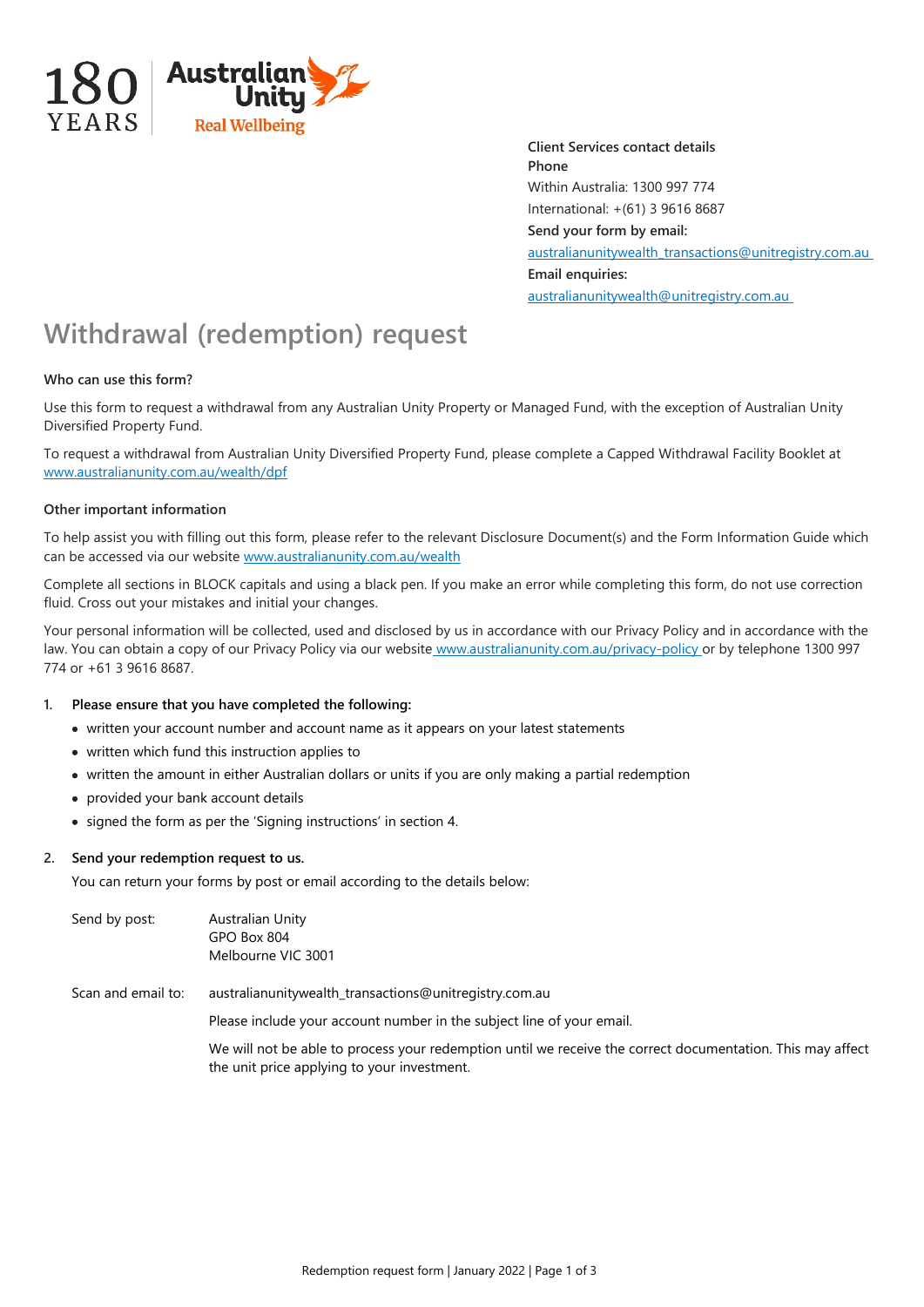| Investor details          |              |
|---------------------------|--------------|
| Account number            | Account name |
| <b>Redemption details</b> |              |

Please indicate if you are making a full redemption or a partial redemption.

If you are making a partial redemption please specify the number of units or dollar amount you wish to redeem. To keep your account open, please ensure you meet the required minimum balance amount. If your balance after redemption is lower than the minimum we will contact you as we will be unable to process your request.

|                                                                   | <b>APIR CODE</b> | <b>MINIMUM</b><br><b>BALANCE</b><br>AUD\$ | WITHDRAWAL OPTION<br>(Complete ONE of the columns below) |                                      |                                                   |
|-------------------------------------------------------------------|------------------|-------------------------------------------|----------------------------------------------------------|--------------------------------------|---------------------------------------------------|
| <b>FUND NAME</b>                                                  |                  |                                           | Withdrawal Amount<br>Enter amount in AUD\$               | Full<br>Redemption<br>Mark with an X | Partial<br>Redemption<br>Enter number of<br>units |
| Altius Sustainable Bond Fund                                      | AUS0071AU        | \$5,000                                   | \$<br>(Minimum \$1,000)                                  |                                      |                                                   |
| Australian Unity A-REIT Fund                                      | AUS0055AU        | \$5,000                                   | \$<br>(Minimum \$1,000)                                  |                                      |                                                   |
| Australian Unity Balanced Growth Portfolio                        | AUS0100AU        | \$5,000                                   | \$<br>(Minimum \$1,000)                                  |                                      |                                                   |
| Australian Unity Green Bond Fund - Ordinary                       | AUS0084AU        | \$100,000                                 | \$<br>(Minimum \$50,000)                                 |                                      |                                                   |
| Australian Unity Green Bond Fund - Retail                         | <b>AUS9041AU</b> | \$5,000                                   | \$<br>(Minimum \$1,000)                                  |                                      |                                                   |
| Australian Unity Property Income Fund - Wholesale                 | YOC0100AU        | \$5,000                                   | \$<br>(Minimum \$1,000)                                  |                                      |                                                   |
| Australian Unity Sustainable Short Term Income<br>Fund - Ordinary | AUS0079AU        | \$100,000                                 | \$<br>(Minimum \$50,000)                                 |                                      |                                                   |
| Australian Unity Sustainable Short Term Income<br>Fund - Retail   | AUS1392AU        | \$5,000                                   | \$<br>(Minimum \$1,000)                                  |                                      |                                                   |
| Platypus Absolute Return Australian Equities Fund                 | AUS8992AU        | \$20,000                                  | \$<br>(Minimum \$5,000)                                  |                                      |                                                   |
| Platypus Australian Equities Fund                                 | AUS0030AU        | \$5,000                                   | \$<br>(Minimum \$1,000)                                  |                                      |                                                   |
| Platypus Systematic Growth Fund                                   | AUS0036AU        | \$5,000                                   | \$<br>(Minimum \$1,000)                                  |                                      |                                                   |
| Pro-D Balanced Fund                                               | AUS0066AU        | \$5,000                                   | \$<br>(Minimum \$1,000)                                  |                                      |                                                   |
| Pro-D Growth Fund                                                 | AUS0068AU        | \$5,000                                   | \$<br>(Minimum \$1,000)                                  |                                      |                                                   |
| Pro-D High Growth Fund                                            | AUS0064AU        | \$5,000                                   | \$<br>(Minimum \$1,000)                                  |                                      |                                                   |
| Talaria Global Equity Fund - Foundation                           | WGT0001AU        | \$50,000                                  | \$<br>(Minimum \$25,000)                                 |                                      |                                                   |
| Talaria Global Equity Fund - Currency Hedged<br>(Managed Fund)    | WFS0547AU        | \$5,000                                   | \$<br>(Minimum \$1,000)                                  |                                      |                                                   |
| Talaria Global Equity Fund (Managed Fund)                         | AUS0035AU        | \$5,000                                   | $\overline{z}$<br>(Minimum \$1,000)                      |                                      |                                                   |
| Talaria Spectrum Fund                                             | N/A              | \$50,000                                  | \$<br>(Minimum \$25,000)                                 |                                      |                                                   |